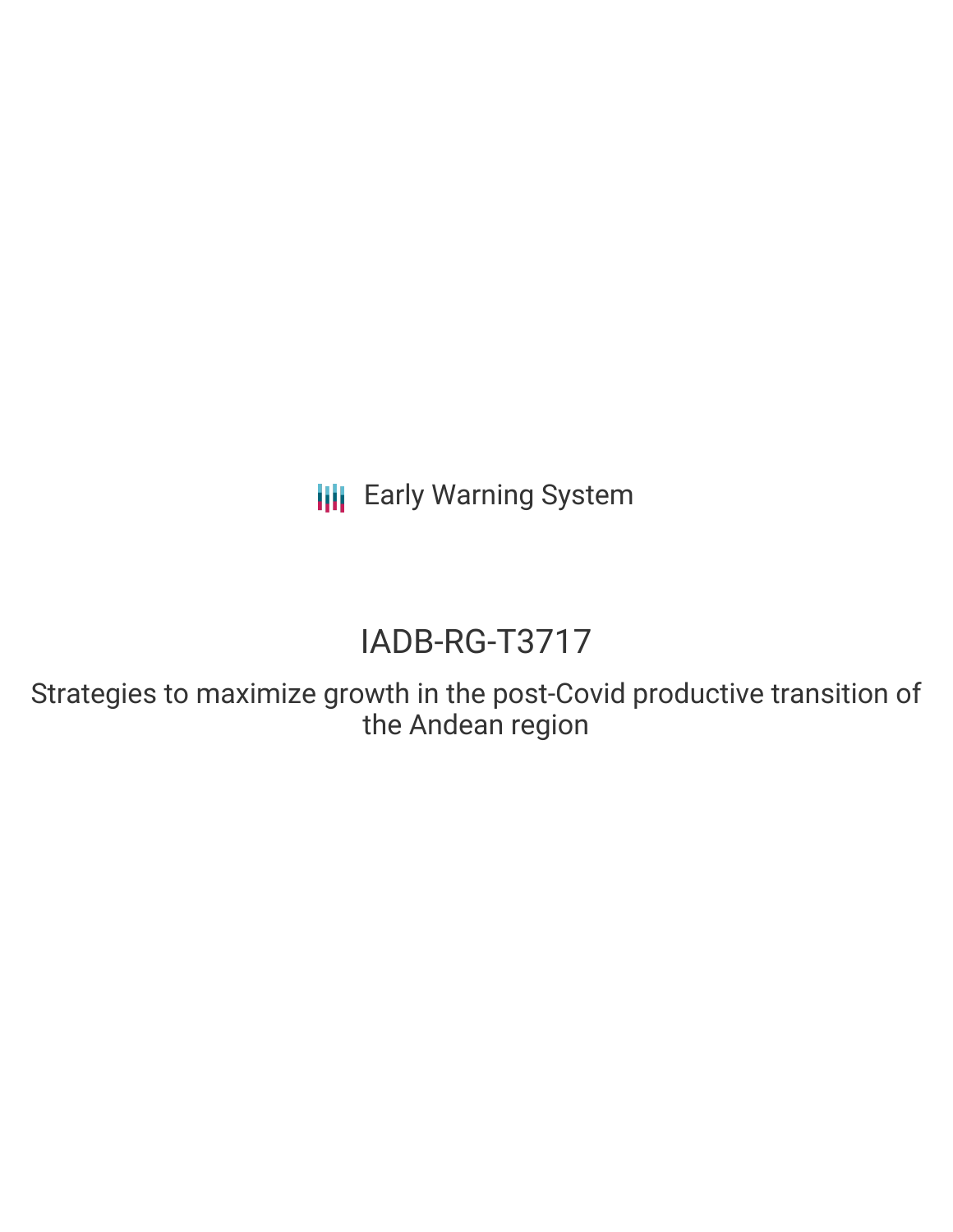

# Early Warning System Strategies to maximize growth in the post-Covid productive transition of the Andean region

# **Quick Facts**

| <b>Countries</b>               | Bolivia, Chile, Colombia, Ecuador, Peru, Venezuela |
|--------------------------------|----------------------------------------------------|
| <b>Financial Institutions</b>  | Inter-American Development Bank (IADB)             |
| <b>Status</b>                  | Approved                                           |
| <b>Bank Risk Rating</b>        |                                                    |
| <b>Sectors</b>                 | Industry and Trade, Technical Cooperation          |
| <b>Investment Amount (USD)</b> | $$0.80$ million                                    |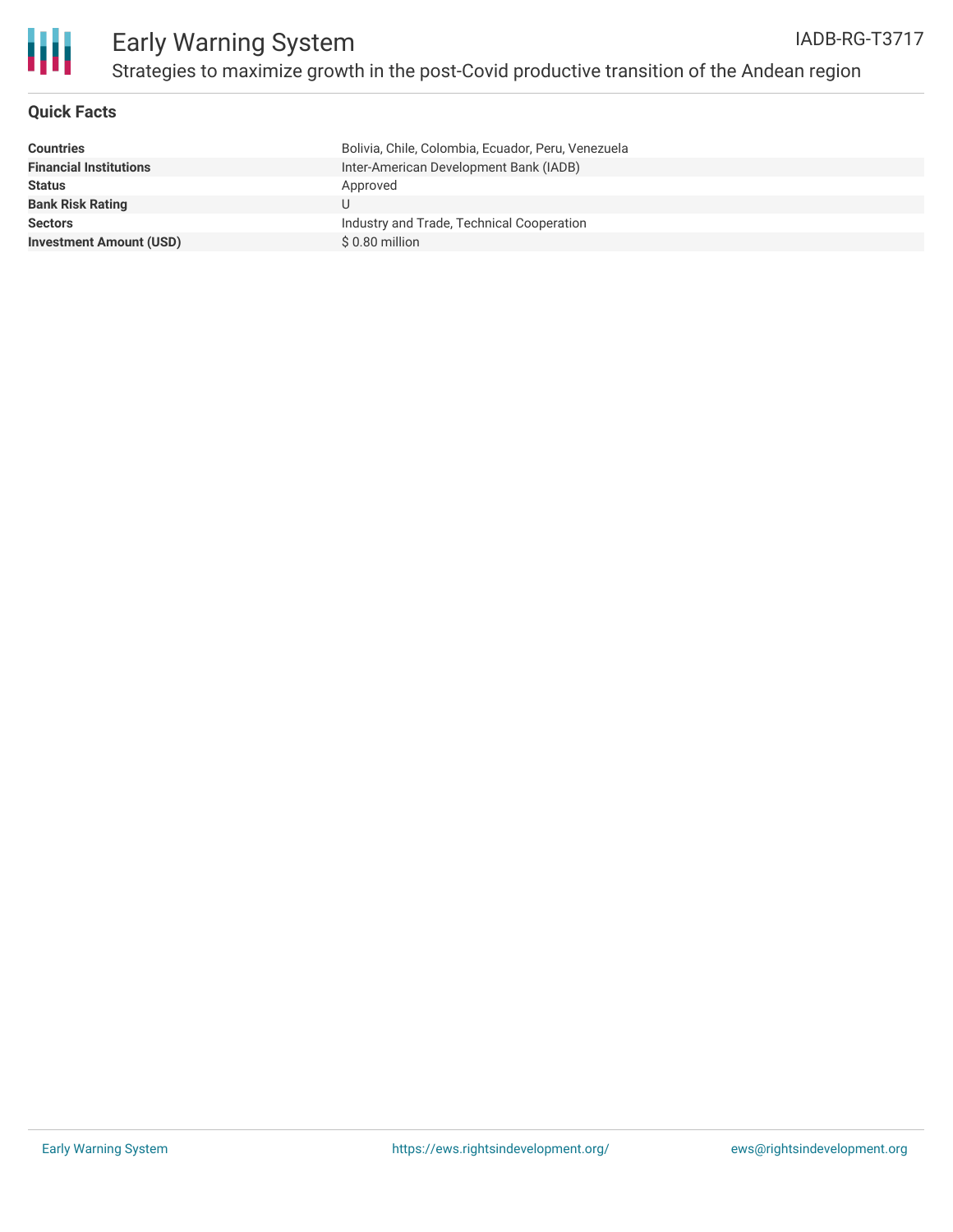

# **Project Description**

This TC proposes a strategy to manage the productive transition that, derived from the consequences that the recent Covid-19 pandemic will have on the world economy, the region will face. Specifically, the TC proposes: (1) Estimate the impacts derived from these transitions, (2) make policy recommendations to adapt institutional frameworks to these new realities, and (3) propose productive strategies to take advantage of productive chains related to natural resources, as well as to take advantages of the new opportunities presented by these transitions.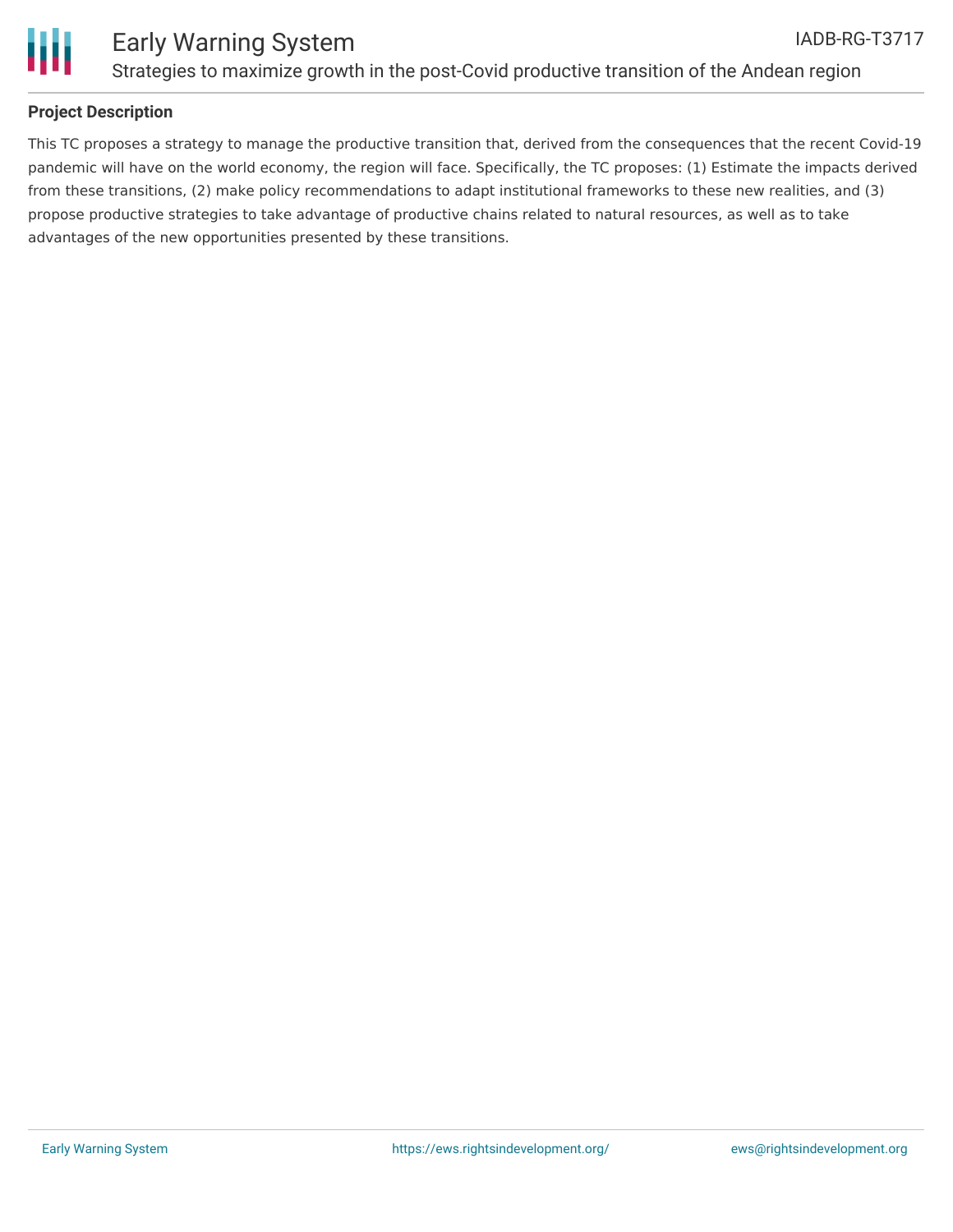

#### Early Warning System Strategies to maximize growth in the post-Covid productive transition of the Andean region IADB-RG-T3717

### **Investment Description**

• Inter-American Development Bank (IADB)

Not available